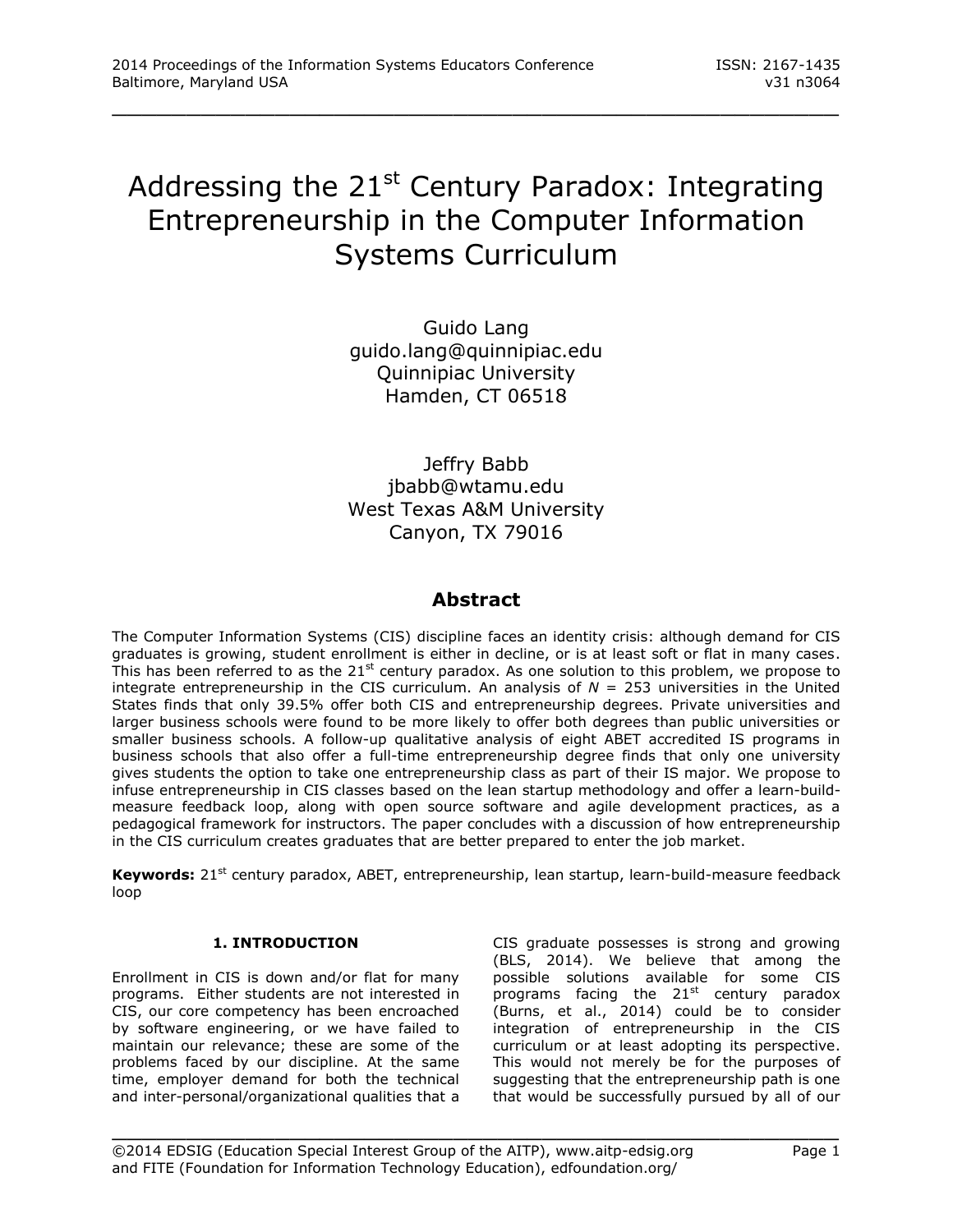graduates, but rather that beyond the feasibility of such success is a perspective and "lens" through which the CIS discipline can be seen from pedagogy in the academy, practice in the field, and research.

For the purpose of this work, we define entrepreneurship as "an individual's ability to turn ideas into action" (Commission of the European Communities, 2006, n.p.). As such, entrepreneurship includes creativity, innovation, risk taking, and the ability to plan and manage projects in order to achieve objectives. Entrepreneurship also implies a sense of selforganization and leadership. In addition to providing a foundation for entrepreneurs wishing to establish a social or commercial activity, this view of entrepreneurship also helps people in their day-to-day life at home, as citizens, and as employees by making them more aware of the context of their work. In fact, entrepreneurship has been identified as one of eight key competencies necessary for personal fulfillment, social inclusion, active citizenship, and employability identified Education & Training 2010 Work Programme (European Parliament, 2006). The propositions regarding entrepreneurship and CIS in this paper are directly aligned with a recent call by the European Commission for universities to "integrate entrepreneurship as an important part of the curriculum, spread across different subjects, and require or encourage students to take entrepreneurship courses." (Commission of the European Communities, 2006, n.p.) This call seems equally applicable for universities elsewhere, including those in the US.

Given the wide-ranging benefits of entrepreneurship, we are interested in the following research questions:

- What are established methodologies to foster entrepreneurship?
- What aspects of the CIS curriculum and discipline are amenable to an entrepreneurship perspective?
- What is the state of cross-curriculum collaboration and integration of entrepreneurship and CIS in the United States?
- How can schools integrate entrepreneurship in the CIS curriculum?

This paper proceeds as follows. First, we describe the lean startup, a popular methodology to foster entrepreneurship. Next, we use aspects of model curricula to propose where entrepreneurship "fits" with the CIS curriculum. Then, we describe the methods used to assess the state of cross-curriculum collaboration between entrepreneurship and CIS in the United States. Section four presents the results, followed by a set of recommendations on how schools can integrate entrepreneurship in the CIS curriculum. We conclude with ideas and propositions of how entrepreneurship enhances the CIS discipline.

#### **2. THE LEAN STARTUP MOVEMENT**

Previous research suggests that business opportunities are created rather than discovered (Alvarez & Barney, 2007). Specifically, the process of creating a business opportunity is best thought of as an incremental, iterative cycle of action and learning in which the entrepreneur engages with potential customers to co-create a business opportunity (Prahalad and Ramaswamy, 2004). In line with this theory, a recent set of practices subsumed under the umbrella term "lean startup" has emerged in the field of technology entrepreneurship. The principles of the lean startup methodology are largely based on insights drawn from information technology startups, particularly in a business-to-business context.

Lean startup is a prescriptive methodology aimed at reducing the amount of waste in startups (Ries, 2011). The lean startup methodology views a startup as a temporary organization designed to search for a repeatable and scalable business model. A business model, in turn, describes how an organization creates, delivers, and captures value. Thus, any activity that does not directly contribute to the search for a business model is considered waste. In contrast to the traditional trilogy of information systems development - which focuses to deliver on time, on budget, and to specifications - the key challenge for a startup is to build something that people (i.e. customers) want. At the core, the lean startup methodology recognizes that startups are different from companies: whereas the primary focus of a company is to execute an established business model, a startup's goal is to search for a viable business model. Whereas IT departments in traditional companies usually solve a known problem for a product owner or in-house customer, a startup solves an unknown problem for an unknown customer. Although the lean startup methodology is not written in stone, the build-measure-learn cycle, agile development, and the use of open source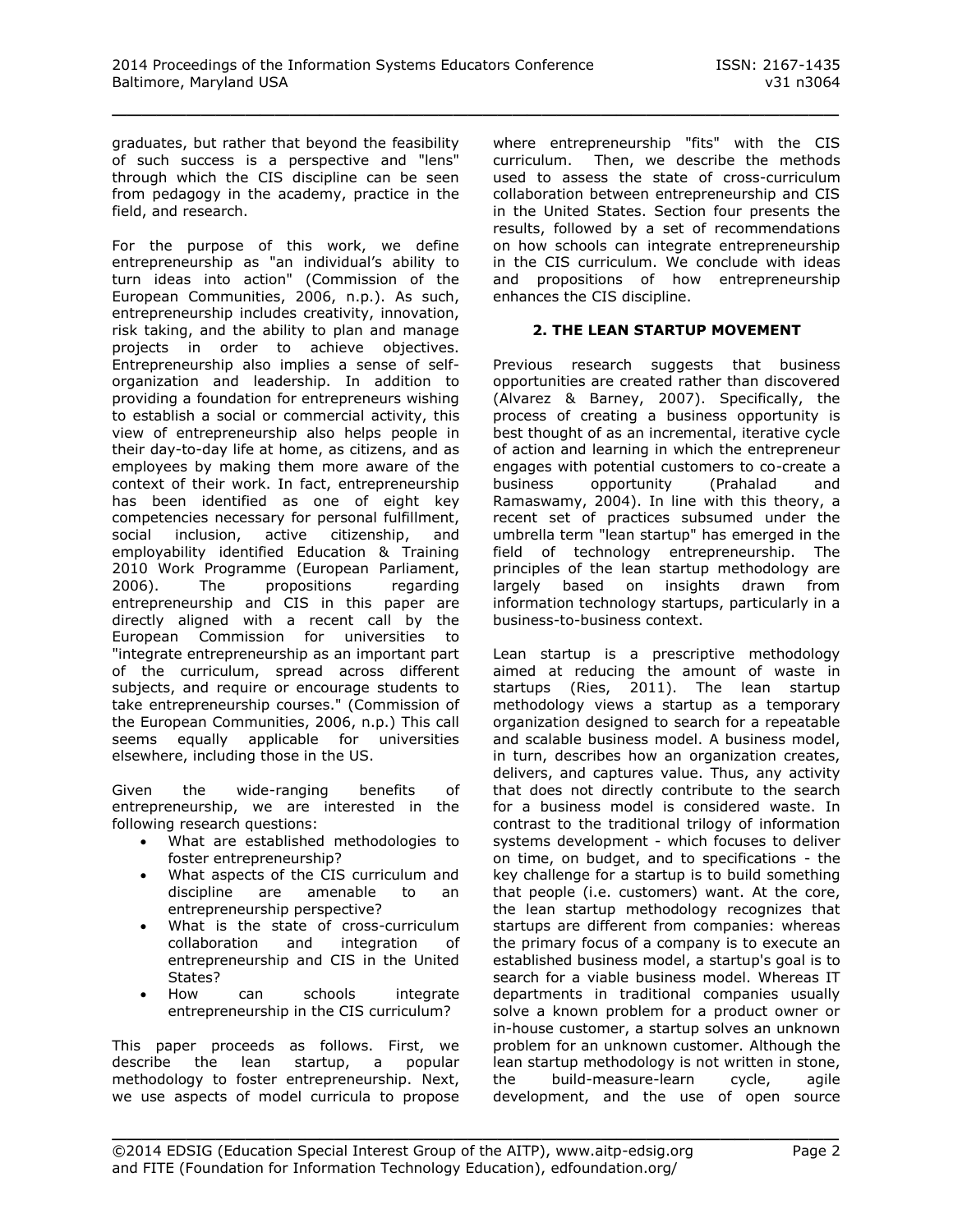software have emerged as its core practices over the past few years.

The "lean" in lean startup is not new and is an extension of the metaphor into the area of entrepreneurship from its origins in manufacturing, supply-chain, business process optimization, and software development (George & George, 2003; Holweg, 2007; Naylor et al., 1999; Poppendieck & Poppendieck, 2003). Furthermore, lean is often included in the family of agile software development models, methods, and practices (Dybå & Dingsøyr, 2008). That the "lean" metaphor extends well into organizational issues, technical issues, and those related to the design, implementation, and upkeep of information systems bodes well for the lean metaphor both as a means of understanding entrepreneurship and its application to CIS.

In contrast to the profit motive of established companies, the goal of a lean startup is to gain validated learning about customers (Ries, 2011). What matters most to a lean startup is not to generate revenue, but to prove the viability of its business model. Of course, part of the viability of the business model concerns revenues, especially the unit economics of their business (e.g. customer acquisition costs, expected revenue per customer, etc.). Ries (2011) proposes that the most efficient and effective way to achieve validated learning about customers is to quickly and iteratively engage in a feedback loop of "build-measure-learn" (see Figure 1).



*Figure 1: The build-measure-learn feedback loop in a lean startup (Ries, 2011)*

Starting with a strong founder's vision about the customer's problem or need, a lean startup begins to build a so-called "minimum viable product" (MVP), with the goal of gaining as

much validated learning about the customer as possible. An MVP "[...] is that version of the product that enables a full turn of the buildmeasure-learn loop with a minimum amount of effort and the least amount of development time" (Ries, 2011, p. 82). MVPs can be landing pages, wireframes, or other simple prototypes that lack many of the features of a full-blown product. What is most important about the MVP is its ability to gather validated learning about customers. In the second stage, measure, the MVP must be put in front of customers to elicit qualitative feedback and/or quantitative measurement of customer behavior. Lastly, in the learn phase, the startup must evaluate the data gathered from the measure stage and decide whether to pivot or persevere. In the learn startup methodology, a pivot refers to a fundamental change in the business model of the startup.

#### **3. THE LEAN STARTUP IN THE CIS CONTEXT**

In the Information Technology and Information Systems context, the rapid and iterative development of an MVP is best (and typically) accomplished through agile software development practices. Agile development is best thought of as a set of systems development principles or values. These principles include (Beck et al., 2001):

- Individuals and interactions over processes and tools
- Working software over comprehensive documentation
- Customer collaboration over contract negotiation
- Responding to change over following a plan

One popular agile development framework is Scrum (Schwaber & Sutherland, 2013). In Scrum, a product owner creates a prioritized wish list of features, called a "product backlog." The development team then plans a "sprint", which is a pre-defined time of work (usually lasting one week to one month), during which some of the features in the product backlog are moved in the "sprint backlog," to be worked on during the sprint. Every day the team meets briefly to assess its progress and discuss challenges in a so-called daily scrum. The scrum master is responsible for keeping the team on track so that at the end of the sprint a working piece of software is ready to be released. As the next sprint begins, the team decides again which features to move from the product backlog to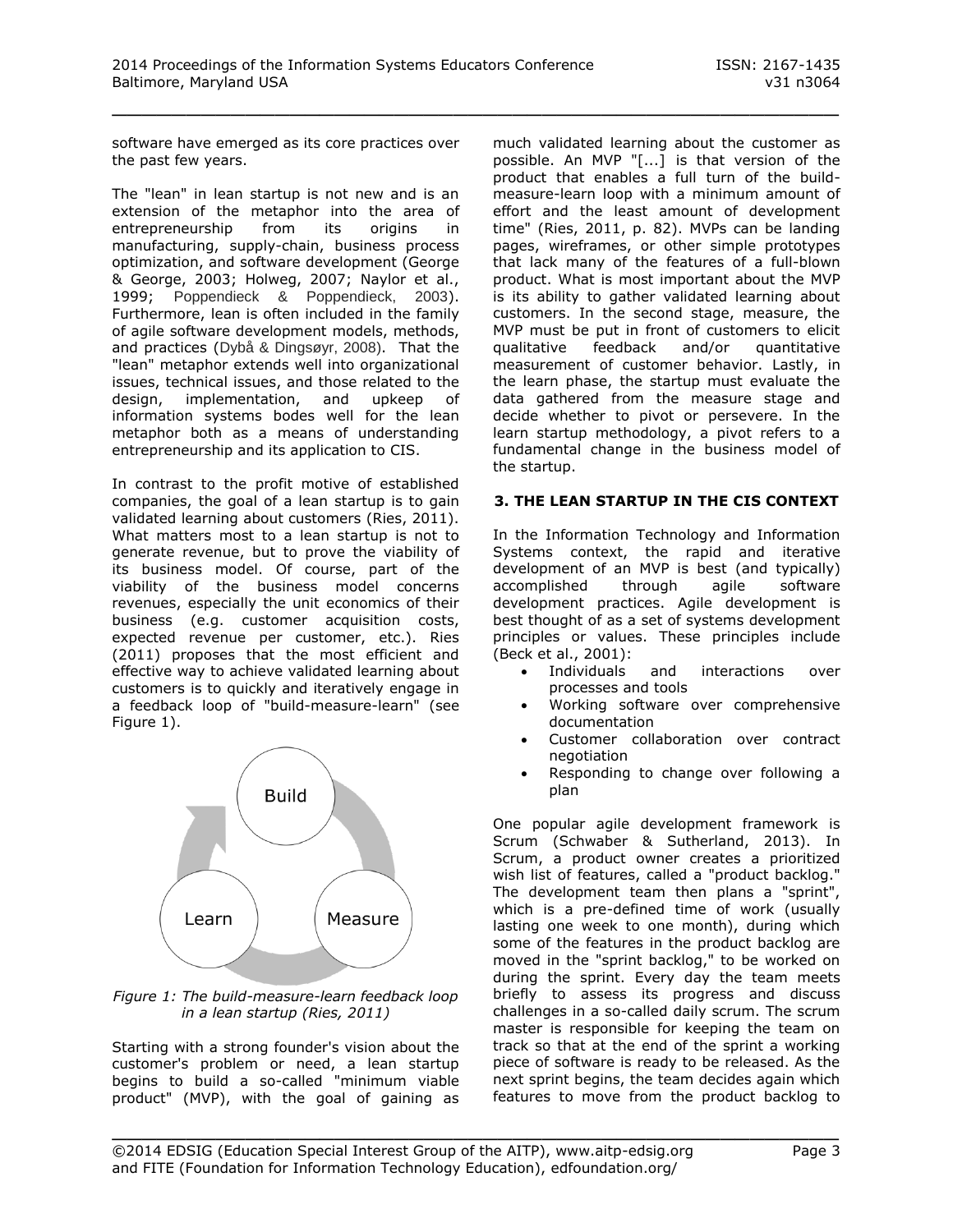the sprint backlog. Using an agile development methodology, like scrum, enables software developers to iteratively develop an MVP in a relatively short amount of time.

Lastly, technology startups tend to rely on open source software when creating their MVPs. In addition to open source software being free of charge, a large and growing community of open source contributors and developers serve as a global helpdesk in case of questions or problems. Examples of such open source software include the LAMP stack (Linux, Apache, MySQL, PHP) as well as web development frameworks such as Ruby on Rails (Ruby), Django (Python), and Meteor, Node.js, Angular (JavaScript), as well as various HTML5/CSS3/JavaScript front-end frameworks such as Boilerplate and Bootstrap. These tools have been created with agile development practices in mind and are thus ideally suited for the rapid development of MVPs. Together with the build-measure-learn feedback loop and agile development, open source software forms the technological basis for the lean startup methodology.

The lean startup methodology lacks empirical backing and is largely focused on business-tobusiness technology startups. Nevertheless, it appears that a set of practices that focus on customer-centered, iterative development seem to take hold in practice. We believe that the CIS discipline is uniquely positioned to teach most of these practices in its curriculum. In the next section, we describe the methods used to assess state of cross-curriculum collaboration and integration of entrepreneurship and CIS in the United States.

#### **4. THE NATURE OF THE CIS CURRICULUM AND THE FIT FOR ENTREPRENEURSHIP**

It is also important to understand the Information Systems discipline in order to see how and why lean entrepreneurship provides a particular metaphorical and analogous lens through which we can understand future possibilities for the application of information systems with respect to the 21<sup>st</sup> Century Paradox (Burns, et al., 2014).

Information Systems (IS) is among the computing disciplines that exist in a spectrum of computing that addresses the problem space of computing in a unique manner. Figure 1 reflects a proposal for the IS domain within the

computing problem space (Shackleford et al., 2006).



*Figure 2: Information systems in the problem space of computing (Shackleford et al, 2006)*

Information system (IS) has been characterized as a discipline which involves an applied understanding of the nexus between hardware and software, used by individuals and organizations to exchange data and information for goal-driven purposes (Checkland et al., 1997; Valacich et al., 2014). IS has evolved as an inter-disciplinary endeavor where, from the position of computing, it fully engages the "edge case" of organizational issues and application areas of computing (see Figure 2). It is possible then to characterize IS as a facet of computing that is "in service to" societal and organizational issues and needs where the design,<br>development, delivery, maintenance, and development, delivery, maintenance, and oversight of evolution of information systems is a key focus. In some degree or proportion, we are multi- and inter-disciplinary and "serve" several masters. Of course this assertion is not without controversy and debate. That is, IS is not pursued, conceived of, or implemented uniformly. IS can be interpreted in favor of a focus on the organizational impacts of IT artifacts such that the organizational issues are at the core of study and concern. It has been suggested that this perspective would refer to the discipline as Management Information Systems (MIS). On the other hand, some see the discipline as being firmly rooted in the technical, often referring to the discipline as Computer Information Systems (CIS). In terms of how this distinction influences programs of study in IS, the following is offered: "…programs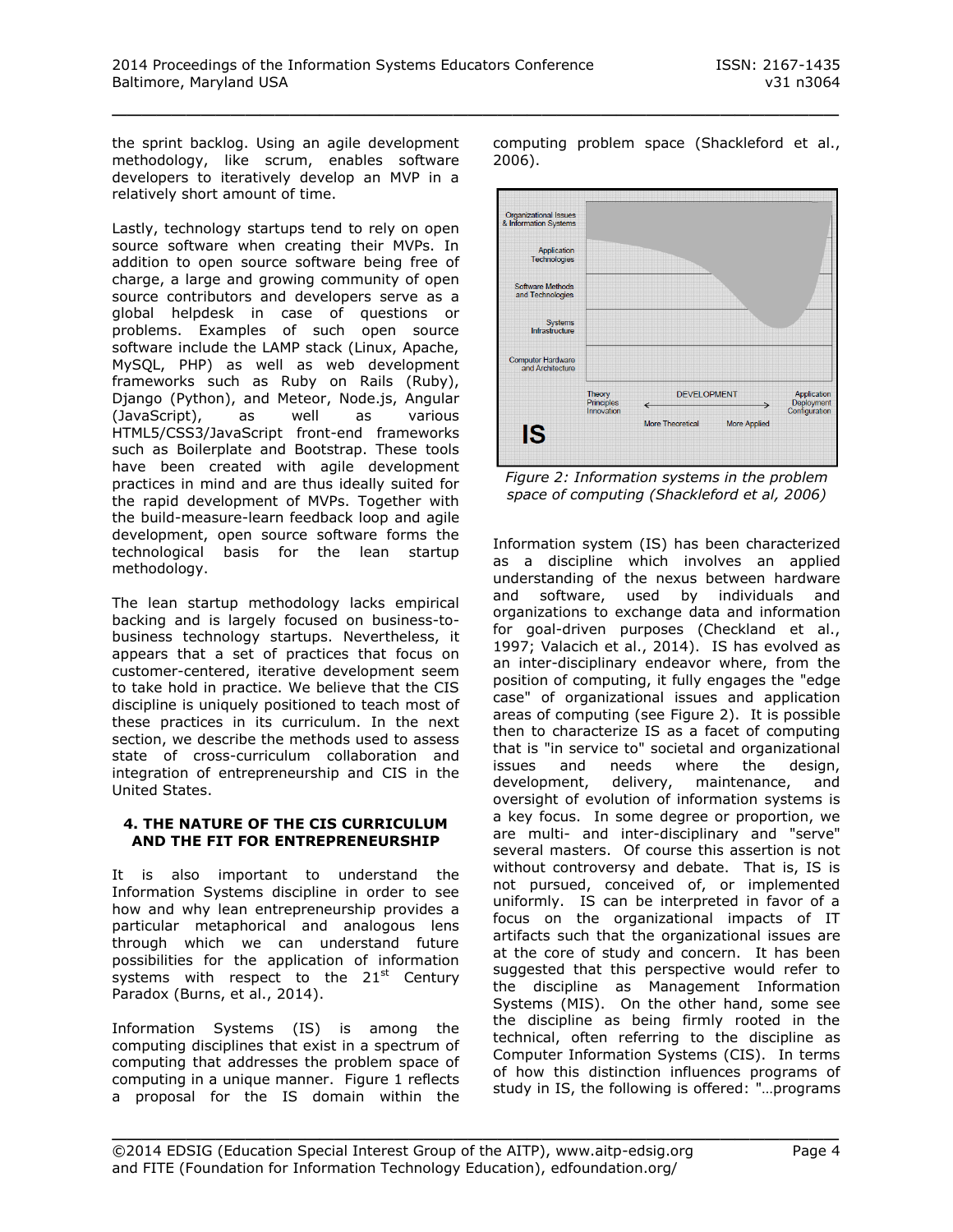in Computer Information Systems usually have the strongest technology focus, while programs in Management Information Systems emphasize the organizational and behavioral aspects of IS." (Shackleford et al., 2006) We characterize this distinction as it may impact the means by which a program chooses to implement aspects of entrepreneurship, particularly from the lean startup perspective. While possibilities exist from both ends of the IS "spectrum," many of our assumptions are based from the perspective of programs which lean more towards CIS. Nevertheless, we recognize that the terms CIS, MIS, and IS may have different meanings across schools. Thus, we use the term CIS in an encompassing sense, meant to cover CIS, MIS, and IS programs across the entire spectrum of the discipline.

#### **5. METHODS**

In order to understand the state of crosscurriculum collaboration and integration of entrepreneurship and CIS, we first had to develop a comprehensive list of universities offering a CIS degree. To do so, we searched the membership directories of both AACSB and ABET. We found a total of 239 AACSB accredited business schools offering a full time undergraduate CIS degree in the United States. A total of 28 universities offer ABET accredited information systems programs in the United States. Fourteen universities are both AACSB and ABET accredited, leaving a total *N* = 253. We then used data provided by AACSB (for accredited schools) and the university websites to determine if a university offers a full-time entrepreneurship degree or major. In addition, we were interested in understanding potential factors associated with a university offering both CIS and entrepreneurship degrees. For one, we noted whether or not a university is private or public. Next, we used the Carnegie Classification of Institutions of Higher Education to classify if a university is predominantly research-oriented (i.e. doctoral/research university, research university with high research activity, or research university with very high research activity). Lastly, we recorded the number of full time undergraduate students enrolled in the business school as a proxy for university size.

Based on this analysis, we selected a small group of universities  $(N = 8)$  that offer an ABET accredited program in information systems and that also offer a full-time entrepreneurship degree. For this group, we then accessed the

university websites in order to investigate the apparent collaboration between CIS and entrepreneurship in terms of cross-curricular offerings.

#### **6. RESULTS**

Out of 253 universities offering a CIS degree, 100 (39.5%) also offer an entrepreneurship degree. Out of these 100, 97 (97%) are AACSB accredited, 8 (8%) are ABET accredited, and 5 (5%) are accredited by both AACSB and ABET. We conducted a logistic regression analysis predicting whether or not a university has an entrepreneurship degree  $(0 = no, 1 = yes)$  from whether or not a university is private  $(0 = no, 1)$  $=$  yes), whether or not a university is a research university ( $0 = \text{no}$ ,  $1 = \text{yes}$ ), and the number of full time students enrolled in the business school. The estimating equation for regression is the following:

#### $\emph{Enter}$

 $= \beta_0 + \beta_1 * private_i + \beta_2$ *\** research university,  $\theta$  +  $\beta$  +  $\theta$  +  $\theta$  +  $\theta$  +  $\theta$  +  $\theta$  +  $\theta$  +  $\theta$  +  $\theta$  +  $\theta$  +  $\theta$  +  $\theta$  +  $\theta$  +  $\theta$  +  $\theta$  +  $\theta$  +  $\theta$  +  $\theta$  +  $\theta$  +  $\theta$  +  $\theta$  +  $\theta$  +  $\theta$  +  $\theta$  +  $\theta$  +  $\theta$  +  $\theta$  + \* enrollment<sub>i</sub> +  $u_i$ 

where *i* indexes universities.

As indicated by results presented in Table 1 (see Appendix), among ABET accredited schools, private universities are significantly more likely to offer a full-time entrepreneurship degree than public universities. Also, the number of full-time undergraduate students enrolled in the business school is positively related to whether or not a school offers an entrepreneurship degree. In other words, private universities and large business schools are more likely to offer an entrepreneurship degree (in addition to a CIS degree) than public universities or small business schools. Interestingly, we did not find a significant relationship between whether or not a university is a research university and whether or not a university offers entrepreneurship.

We found a total of eight universities offering an ABET accredited information systems degree while also offering a full time entrepreneurship degree. These universities include:

- Drexel University
- James Madison University
- Quinnipiac University<br>• Radford University
- Radford University
- Rowan University
- University of Houston
- University of Nebraska at Omaha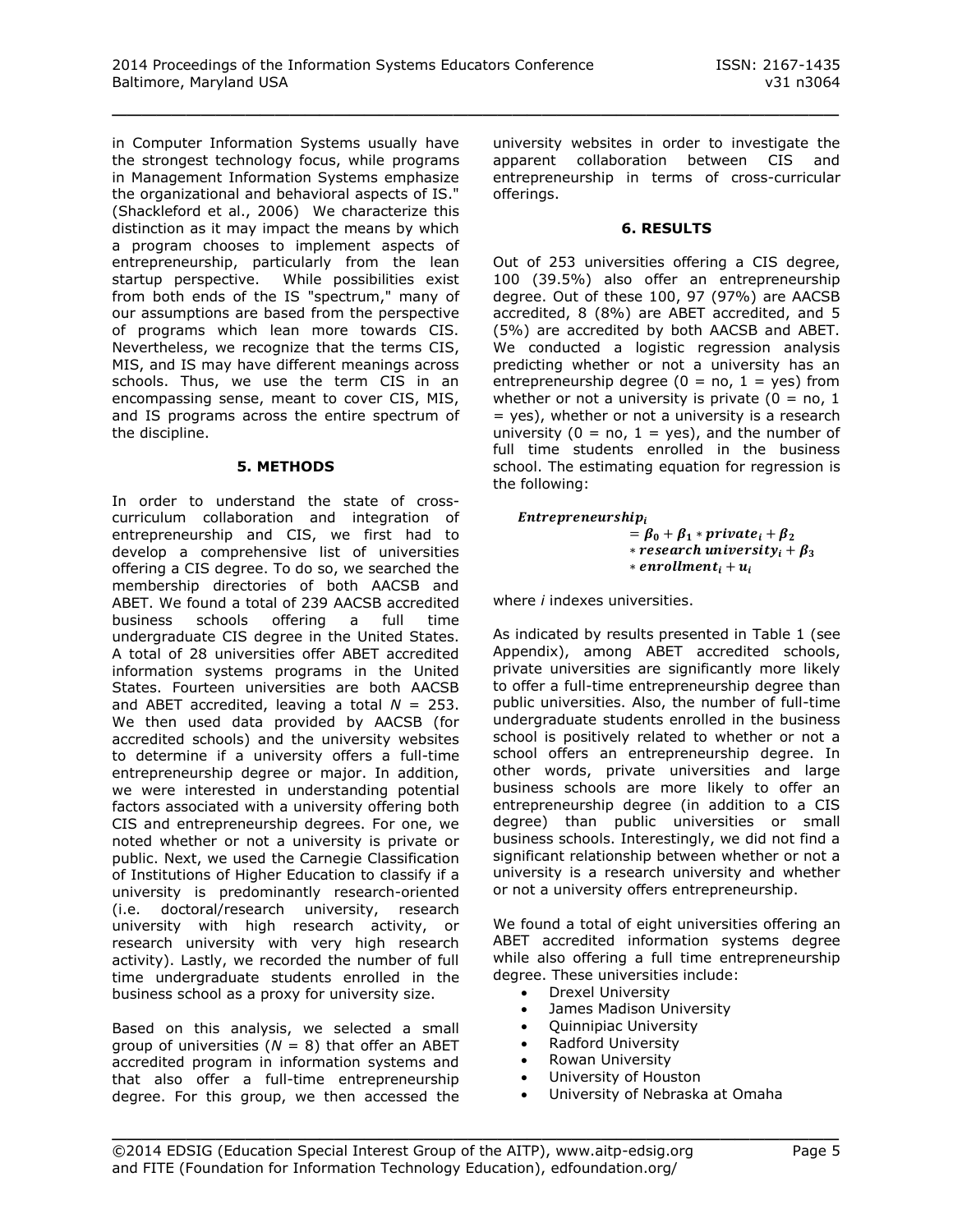#### University of Tampa

Additional information about each university can be found in Table 2 (see Appendix). A closer investigation of the CIS programs at these universities indicates that none includes an entrepreneurship course as part of the required classes. Only Drexel University gives students the option to take an entrepreneurship class as an elective in their CIS degree (see Table 3 in Appendix).

At Drexel University, the MIS major consists of 24 credits (6 x 4 credit courses), including 8 credits (2 x 4 credit courses) of MIS electives. Students may choose any two from a list of five MIS electives, including one entrepreneurship class: "Business Plan for Entrepreneurs" (MGMT 365). According to the course description, "[i]n this course, students learn how to prepare a comprehensive strategy for launching a new business. The vehicle for achieving this is the preparation of a start-up business plan based on a selected opportunity" (Drexel University, 2014). Thus, MIS students at Drexel University may take one dedicated entrepreneurship course as part of their major.

Clearly, entrepreneurship is not part of the CIS curriculum at most universities. However, it is also possible to bring entrepreneurship and entrepreneurial thinking into "traditional" CIS classes. The following section describes ideas and recommendations for an integration of entrepreneurship in core CIS classes, based on the ABET criteria for accrediting computing programs.

#### **5. RECOMMENDATIONS**

Based on the results of our study, it is clear that entrepreneurship is currently not part of the CIS curriculum – at least not at schools which offer an ABET accredited full-time CIS degree and a full-time entrepreneurship degree. Thus, for schools offering entrepreneurship classes, we suggest considering adding those classes to the list of eligible CIS electives. We use ABET as a filter as ABET is thought to hold consistent guidelines for the discipline for the past 10 years.

According to the criteria for accrediting computing programs 2014-2015 (ABET, 2014), information systems programs must have one year of course work that includes "coverage of the fundamentals of a modern programming

language, data management, networking and data communications, systems analysis and design and the role of Information Systems in organizations" as well as "advanced course work that builds on the fundamental course work to provide depth." Whereas ABET provides guidelines with regards to the content of what to teach, the lean startup methodology may be used for insights with regards to how to teach and instill an entrepreneurial mindset in students.

As described above, the lean startup methodology consists of a set of practices, including the build-measure learn feedback loop, agile development, and the use of open source software. We suggest adapting the learn startup methodology in CIS classes in order to help students achieve validated learning about technical concepts. Recall that a lean startup aims to achieve validated learning about customers by quickly and iteratively cycling through the build-measure-learn feedback loop. We believe that a student in a CIS class can achieve validated learning about technical concepts by quickly iterating through a learnbuild-measure feedback loop (see Figure 3). The learn-build-measure feedback loop recognizes that students need to first learn the skills necessary to build something (like an MVP).



*Figure 3: The proposed learn-build-measure feedback loop in CIS education*

First, students must learn how to build whatever they will build in the next phase. This could be something simple, like a wireframe, or something more complex, like a website. In either case, it is crucial that the instructor creates a learning environment (including learning materials and exercises) that prepares students for the next phase. Moreover, to foster entrepreneurial thinking, students should be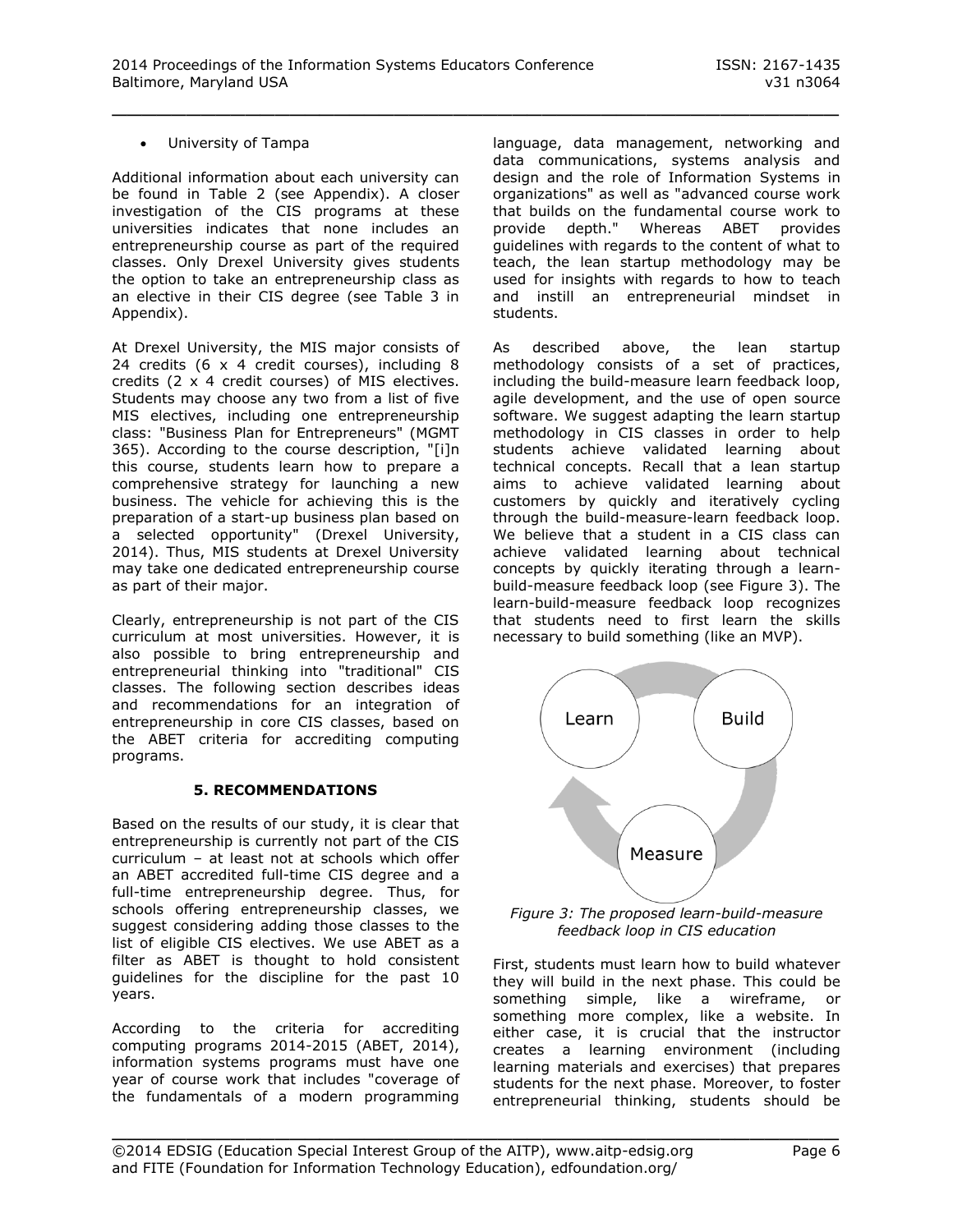given the freedom to choose what they want to build – in collaboration with the instructor. Also, students should explore the problem space for which they will build a solution. As part of that exploration, students should establish ways to validate their learning. In other words, students should identify ways to put what they will build in front of actual customers. Pedagogical techniques for independent learning, like the flipped classroom model (Frydenberg, 2012), can be used to allow student to learn at their own pace.

Next, students engage in building. Given that this phase tends to be the most technically complicated of the three, it makes sense to have students build in class. As such, class time becomes more like a workshop or lab, in which the instructor works with students one-on-one to solve issues they might encounter. In line with the lean startup methodology, students should make use of open source software and engage in agile development practices.

Lastly, students measure what they have built via customer responses in the form of verbal, written, or behavioral feedback. Depending on the class, customers might be students outside of class, other faculty, administrators, or people outside the university. The point here is to get students to receive feedback from outside the class. Based on the feedback, students then decide if and how to persevere or pivot. Ideally, students will be able to iterate several times through the learn-build-measure feedback loop over the course of a semester. At the end of the semester, the instructor can assess the validated learning achieved through the customer feedback and the artifacts created in the process.

We believe that by implementing a learn-buildmeasure feedback loop in CIS classes, instructors would help students attain a number of valuable skills and abilities. In particular, we propose that the top three skills fostered by a learn-build-measure feedback loop, are (from the list of student outcomes (a) through (i), ABET, 2014):

- An ability to design, implement, and evaluate a computer-based system, process, component, or program to meet desired needs;
- An ability to use current techniques, skills, and tools necessary for computing practice;

 An ability to communicate effectively with a range of audiences.

The first student outcome is directly addressed in the build phase of the learn-build-measure feedback loop. To accomplish said outcome, it is crucial that students engage in the development of actual information technology artifacts, such as wireframes, prototypes, and other forms of MVPs. Similarly to the first student outcome, the second student outcome is also covered in the build phase. By engaging in agile development coupled with the use of open source software, students learn and apply systems development as it is practiced in many technology startups today. Finally, the third student outcome is addressed in the measure phase. As students engage with potential customers and other stakeholders to receive feedback on their artifacts, they communicate with various constituents that have varying backgrounds and levels of technical knowledge.

As such, we feel that a focus on entrepreneurship in the form of entrepreneurship classes and/or a learn-buildmeasure approach to CIS education will not only help students become entrepreneurs, but also help students be better prepared to enter the workforce with a set of practical skills that are equally applicable in information technology positions at large organizations.

Certainly further research is needed to test the efficacy of entrepreneurship classes in a CIS curriculum and our proposed learn-buildmeasure feedback loop in CIS education. One potential downside of such a hands-on, practical approach to CIS education is a potential lack of theoretical knowledge gained by students. Also, by focusing so strongly on building something like an MVP, students will become skilled in a particular programming language or application, which might or might not be part of their career in the future. In addition, it is possible that similar pedagogical practices are already in use at CIS programs without our knowledge. However, a hybrid approach which blends learnbuild-measure with more traditional approaches, which may favor theory, can be explored. Eventually, particularly in the case of ABETaccredited programs, some room is left to define and design a blend of upper-level coursework to augment or complement the learn-buildmeasure approach.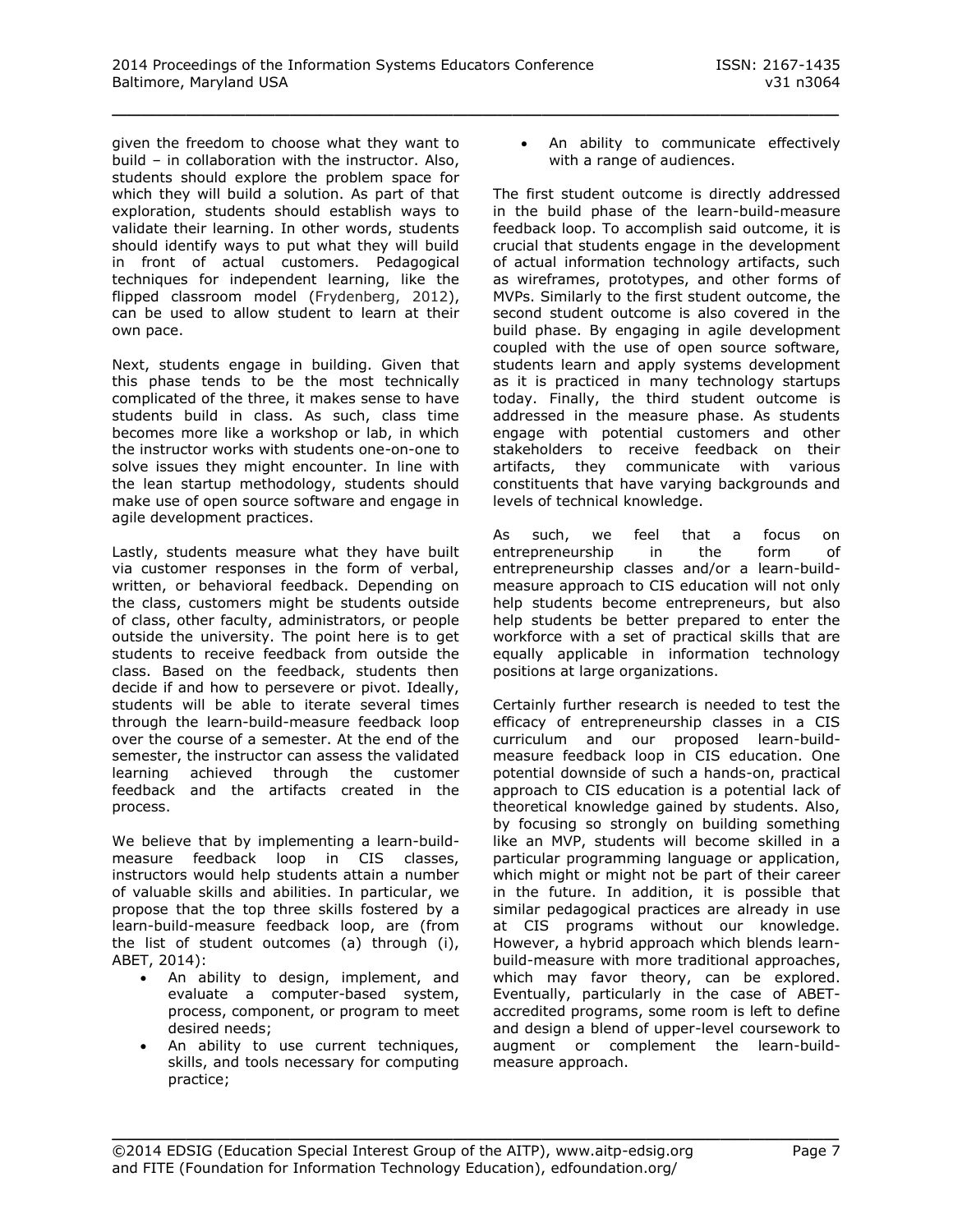#### **6. CONCLUSION**

In this paper, we explore the potential of entrepreneurship to help CIS overcome the 21<sup>st</sup> century paradox of declining enrollment and growing employer demand (Burns, et al., 2014). In particular, we analyze the extent to which entrepreneurship classes are part of the CIS curriculum in ABET accredited IS programs. We find that, among schools that offer ABET<br>accredited IS programs and full-time accredited IS programs and full-time entrepreneurship programs, only one university offers students the option to take one entrepreneurship class as part of the CIS major. Next, we propose to infuse entrepreneurial practices based on the lean startup methodology in CIS classes. We offer a learn-build-measure feedback loop, along with open source software and agile development practices, as a pedagogical framework to guide instructors wishing to incorporate the lean startup methodology in their classes.

#### **7. REFERENCES**

- ABET (2014). Criteria for Accrediting Computing Programs, 2014-2015. Retrieved 4/1/2014 from [http://www.abet.org/cac-criteria-2014-](http://www.abet.org/cac-criteria-2014-2015/) [2015/](http://www.abet.org/cac-criteria-2014-2015/)
- Alvarez, S., & Barney, J. (2007). Discovery and Creation: Alternative Theories of Entrepreneurial Action. Strategic Entrepreneurship Journal, (1)1-2, 11-26.
- Beck, K. et al., (2001). Manifesto for Agile Software Development. Retrieved 1/4/2014 from<http://agilemanifesto.org/>
- Blank, S. (2013). *The Four Steps to the Epiphany*. 2nd Edition. K&S Ranch.
- BLS (2014). U.S. Bureau of Labor Statistics. www.bls.gov. Accessed June 30, 2014.
- Burns, T., Gao, Y., Sherman, C., Vengerox, A., & Klein, S. (2014). Investigating a  $21^{st}$ Century Paradox: As the Demand for Technology Jobs Increases Why Are Fewer Students Majoring in Information Systems? *Information Systems Education Journal*, 12(4), 4-16.
- Checkland, P., & Holwell, S. (1997). Information, systems and information systems: making sense of the field.
- Commission of the European Communities (2006). Implementing the Community Lisbon Programme: Fostering

entrepreneurial mindsets through education and learning. Retrieved 1/4/2014 from [http://eur-lex.europa.eu/legal](http://eur-lex.europa.eu/legal-content/EN/TXT/?uri=CELEX:52006DC0033)[content/EN/TXT/?uri=CELEX:52006DC0033](http://eur-lex.europa.eu/legal-content/EN/TXT/?uri=CELEX:52006DC0033) 

- Drexel University (2014). Catalog 2013 2014. Retrieved 1/4/2014 from [http://catalog.drexel.edu/undergraduate/coll](http://catalog.drexel.edu/undergraduate/collegeofbusiness/managementinformationsystems/#degreerequirementstext) [egeofbusiness/managementinformationsyste](http://catalog.drexel.edu/undergraduate/collegeofbusiness/managementinformationsystems/#degreerequirementstext) [ms/#degreerequirementstext](http://catalog.drexel.edu/undergraduate/collegeofbusiness/managementinformationsystems/#degreerequirementstext)
- Dybå, T., & Dingsøyr, T. (2008). Empirical studies of agile software development: A systematic review. *Information and software technology*, *50*(9), 833-859.
- European Parliament (2006). Recommendation of the European Parliament and of the Council of 18 December 2006 on key competences for lifelong learning. Retrieved 1/4/2014 from [http://eur](http://eur-lex.europa.eu/legal-content/EN/ALL/?uri=CELEX:32006H0962)[lex.europa.eu/legal](http://eur-lex.europa.eu/legal-content/EN/ALL/?uri=CELEX:32006H0962)[content/EN/ALL/?uri=CELEX:32006H0962](http://eur-lex.europa.eu/legal-content/EN/ALL/?uri=CELEX:32006H0962)
- Frydenberg, M. (2012). Flipping Excel. *Proceedings of the Information Systems Educators Conference*, 29(1914), 1-11.
- George, M. L., & George, M. (2003). *Lean six sigma for service* (pp. 117-130). New York: McGraw-Hill.
- James Madison University (2014). 2013-14 Undergraduate Catalog. Retrieved 4/1/2014 from [http://www.jmu.edu/catalog/13/programs/ci](http://www.jmu.edu/catalog/13/programs/cis.html) [s.html](http://www.jmu.edu/catalog/13/programs/cis.html)
- Holweg, M. (2007). The genealogy of lean<br>production. Journal of operations production. *Journal of operations management*, *25*(2), 420-437.
- Ben Naylor, J., Naim, M. M., & Berry, D. (1999). Leagility: integrating the lean and agile manufacturing paradigms in the total supply chain. *International Journal of production economics*, *62*(1), 107-118.
- Prahalad, C. K., & Ramaswamy, V. (2004). Co‐ creation experiences: The next practice in value creation. Journal of interactive marketing, 18(3), 5-14.
- Poppendieck, M., & Poppendieck, T. (2003). *Lean software development: an agile toolkit*. Addison-Wesley Professional.
- Quinnipiac University (2014). BS in Computer Information Systems. Retrieved 4/1/2014 from [http://www.quinnipiac.edu/academics/colleg](http://www.quinnipiac.edu/academics/colleges-schools-and-departments/school-of-business-and-engineering/departments-and-faculty/department-of-computer-information-systems/bs-in-computer-information-systems-and-minors/) [es-schools-and-departments/school-of-](http://www.quinnipiac.edu/academics/colleges-schools-and-departments/school-of-business-and-engineering/departments-and-faculty/department-of-computer-information-systems/bs-in-computer-information-systems-and-minors/)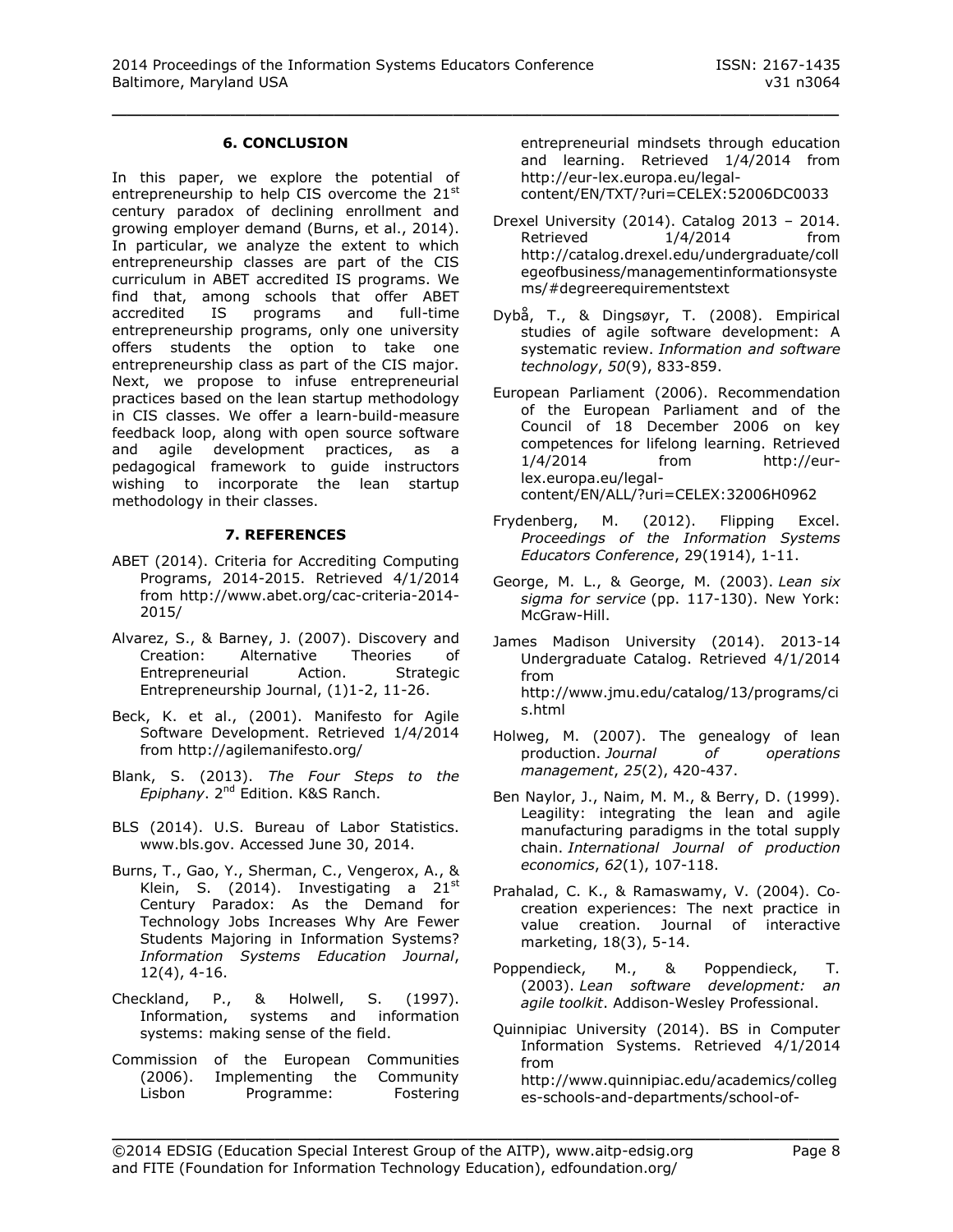[business-and-engineering/departments-and](http://www.quinnipiac.edu/academics/colleges-schools-and-departments/school-of-business-and-engineering/departments-and-faculty/department-of-computer-information-systems/bs-in-computer-information-systems-and-minors/)[faculty/department-of-computer](http://www.quinnipiac.edu/academics/colleges-schools-and-departments/school-of-business-and-engineering/departments-and-faculty/department-of-computer-information-systems/bs-in-computer-information-systems-and-minors/)[information-systems/bs-in-computer](http://www.quinnipiac.edu/academics/colleges-schools-and-departments/school-of-business-and-engineering/departments-and-faculty/department-of-computer-information-systems/bs-in-computer-information-systems-and-minors/)[information-systems-and-minors/](http://www.quinnipiac.edu/academics/colleges-schools-and-departments/school-of-business-and-engineering/departments-and-faculty/department-of-computer-information-systems/bs-in-computer-information-systems-and-minors/)

- Radford University (2014). The Concentration in Information Systems at Radford University. Retrieved 4/1/2014 from [http://www.radford.edu/content/csat/home/](http://www.radford.edu/content/csat/home/itec/programs/information-science/information-systems.html) [itec/programs/information](http://www.radford.edu/content/csat/home/itec/programs/information-science/information-systems.html)[science/information-systems.html](http://www.radford.edu/content/csat/home/itec/programs/information-science/information-systems.html)
- Rowan University (2014). BS in Management Information Systems Program. Retrieved 4/1/2014 from [http://www.rowan.edu/colleges/business/pr](http://www.rowan.edu/colleges/business/programs/bs_mis/bs_mis.cfm) [ograms/bs\\_mis/bs\\_mis.cfm](http://www.rowan.edu/colleges/business/programs/bs_mis/bs_mis.cfm)
- Ries, E. (2011). *The Lean Startup: How Constant Innovation Creates Radically Successful Businesses*. Penguin Books Ltd.
- Schwaber, K., & Sutherland, J. (2013). The Definitive Guide to Scrum: The Rules of the Game. Retrieved 1/4/2014 from [https://www.scrum.org](https://www.scrum.org/)
- Shackelford, R., McGettrick, A., Sloan, R., et al. (2006). Computing curricula 2005: The overview report. *ACM SIGCSE Bulletin*, *38*(1), 456-457.
- University of Houston (2014). Management Information Systems. Retrieved 4/1/2014 from [http://www.bauer.uh.edu/undergraduate/mi](http://www.bauer.uh.edu/undergraduate/mis/index.php) [s/index.php](http://www.bauer.uh.edu/undergraduate/mis/index.php)
- University of Nebraska at Omaha (2014). Bachelor of Science in Management Information Systems. Retrieved 4/1/2014 from [http://www.unomaha.edu/college-of](http://www.unomaha.edu/college-of-information-science-and-technology/information-systems-and-quantitative-analysis/undergraduate/BS-in-MIS-Degree.php)[information-science-and](http://www.unomaha.edu/college-of-information-science-and-technology/information-systems-and-quantitative-analysis/undergraduate/BS-in-MIS-Degree.php)[technology/information-systems-and](http://www.unomaha.edu/college-of-information-science-and-technology/information-systems-and-quantitative-analysis/undergraduate/BS-in-MIS-Degree.php)[quantitative-analysis/undergraduate/BS-in-](http://www.unomaha.edu/college-of-information-science-and-technology/information-systems-and-quantitative-analysis/undergraduate/BS-in-MIS-Degree.php)[MIS-Degree.php](http://www.unomaha.edu/college-of-information-science-and-technology/information-systems-and-quantitative-analysis/undergraduate/BS-in-MIS-Degree.php)
- University of Tampa (2014). Management Information Systems Major. Retrieved 4/1/2014 from [http://ut.smartcatalogiq.com/en/current/cat](http://ut.smartcatalogiq.com/en/current/catalog/Sykes-College-of-Business/Management-Information-Systems/Management-Information-Systems-Major) [alog/Sykes-College-of-](http://ut.smartcatalogiq.com/en/current/catalog/Sykes-College-of-Business/Management-Information-Systems/Management-Information-Systems-Major)[Business/Management-Information-](http://ut.smartcatalogiq.com/en/current/catalog/Sykes-College-of-Business/Management-Information-Systems/Management-Information-Systems-Major)[Systems/Management-Information-Systems-](http://ut.smartcatalogiq.com/en/current/catalog/Sykes-College-of-Business/Management-Information-Systems/Management-Information-Systems-Major)[Major](http://ut.smartcatalogiq.com/en/current/catalog/Sykes-College-of-Business/Management-Information-Systems/Management-Information-Systems-Major)
- Valacich, J. S., Schneider, C., & Jessup, L. M. (2014). *Information systems today: managing in the digital world*. Pearson.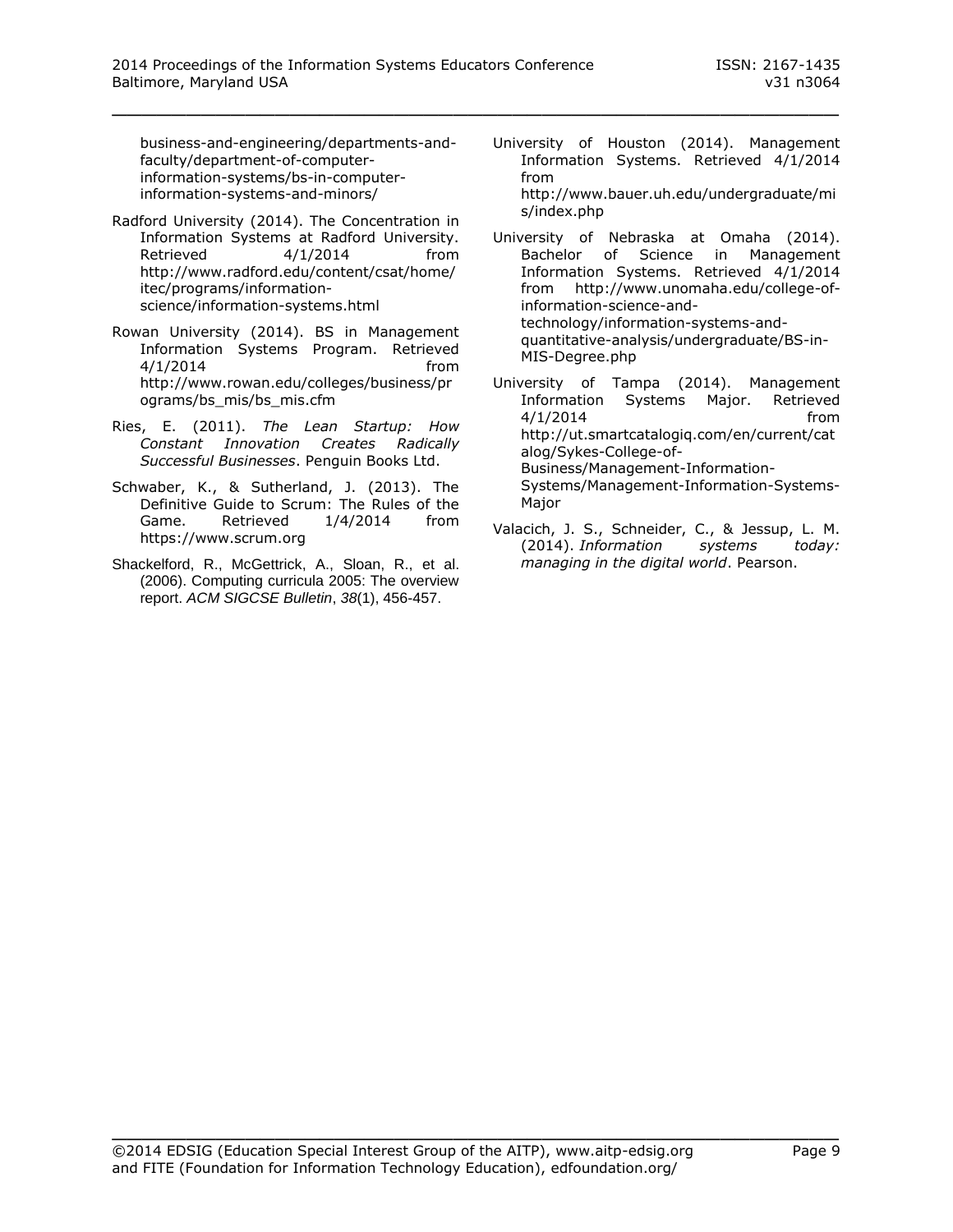## **Appendix**

\_\_\_\_\_\_\_\_\_\_\_\_\_\_\_\_\_\_\_\_\_\_\_\_\_\_\_\_\_\_\_\_\_\_\_\_\_\_\_\_\_\_\_\_\_\_\_\_\_

| Table 1: Predicting whether or not a school offers a full-time entrepreneurship degree |  |
|----------------------------------------------------------------------------------------|--|
| Entrepreneurship                                                                       |  |

| Private                         | .9887**                                                                                              |
|---------------------------------|------------------------------------------------------------------------------------------------------|
|                                 | (.3348)                                                                                              |
| Research university             | .2469                                                                                                |
|                                 | (.2891)                                                                                              |
| Enrollment                      | $.0004**$                                                                                            |
|                                 | (.0001)                                                                                              |
| Constant                        | $-1.4582***$                                                                                         |
|                                 | (2993).                                                                                              |
| Observations                    | 237                                                                                                  |
| McKelvey-Zavoina R <sup>2</sup> | .094                                                                                                 |
|                                 | Note: Table presents regression seefficients and standard errors of a legistic regression estimating |

Note: Table presents regression coefficients and standard errors of a logistic regression estimating whether or not a university offers entrepreneurship with attributes of the university. \*\*\*  $p < .001$ , \*\*  $p < .01$ , \*  $p < .05$ 

*Table 2: ABET accredited IS programs in schools offering a full-time entrepreneurship degree* School Location AACSB Private Enrollment

|                                                                |                  |     |     | university |       |
|----------------------------------------------------------------|------------------|-----|-----|------------|-------|
| Drexel University, Bennett S.                                  | Philadelphia, PA | Yes | Yes | Yes        | 2,879 |
| LeBow College of Business<br>James Madison University, College | Harrisonburg, VA | Yes | No  |            | 3,101 |
| of Business                                                    |                  |     |     | No         |       |
| Quinnipiac University, School of                               | Hamden, CT       | Yes | Yes | No.        | 1,495 |
| <b>Business</b>                                                |                  |     |     |            |       |
| Radford University, College of                                 | Radford, VA      | No  | No  | No.        | 1,329 |
| <b>Business and Economics</b>                                  |                  |     |     |            |       |
| Rowan University, Rohrer College                               | Glassboro, NJ    | No. | No  | No.        | 924   |
| of Business                                                    |                  |     |     |            |       |
| University of Houston, C.T. Bauer                              | Houston, TX      | No. | No  | Yes        | 3,412 |
| College of Business                                            |                  |     |     |            |       |
| University of Nebraska at Omaha,                               | Omaha, NE        | No. | No  | Yes        | NA.   |
| College of Business Administration                             |                  |     |     |            |       |
| University of Tampa, John H.                                   | Tampa, FL        | Yes | Yes | No.        | 1,565 |
| Sykes College of Business                                      |                  |     |     |            |       |

|  | Table 3: Curriculum of selected programs |  |  |
|--|------------------------------------------|--|--|
|  |                                          |  |  |

| University (Degree) | Required courses in major      |                                                |  | Entrepreneurship electives |  |  |
|---------------------|--------------------------------|------------------------------------------------|--|----------------------------|--|--|
| Drexel University   | 1. Systems Analysis and Design |                                                |  | Introduction to            |  |  |
| (Bachelor of        |                                | Database Design and Implementation             |  | Entrepreneurship           |  |  |
| Science in Business | 3.                             | Management Information Systems Strategy        |  | 2. Business Plan for       |  |  |
| Administration,     | 4.                             | Domestic and Global Outsourcing Management     |  | Entrepreneurs              |  |  |
| Major in MIS)       | $+$                            | 2 major electives                              |  |                            |  |  |
| James Madison       |                                | Principles of Programming                      |  | [None]                     |  |  |
| University          |                                | 2. Operating Systems and Server Administration |  |                            |  |  |
| (Bachelor of        |                                | 3. Enterprise Architecture                     |  |                            |  |  |
| <b>Business</b>     | 4.                             | Computing and Telecommunications Networks      |  |                            |  |  |
| Administration in   | 5.                             | Database Design and Application                |  |                            |  |  |
| CIS)                | 6.                             | Intermediate Computer Programming              |  |                            |  |  |
|                     |                                | Systems Analysis and Design                    |  |                            |  |  |
|                     | 8.                             | Information Systems Development and            |  |                            |  |  |
|                     |                                | Implementation                                 |  |                            |  |  |

+ 2 major electives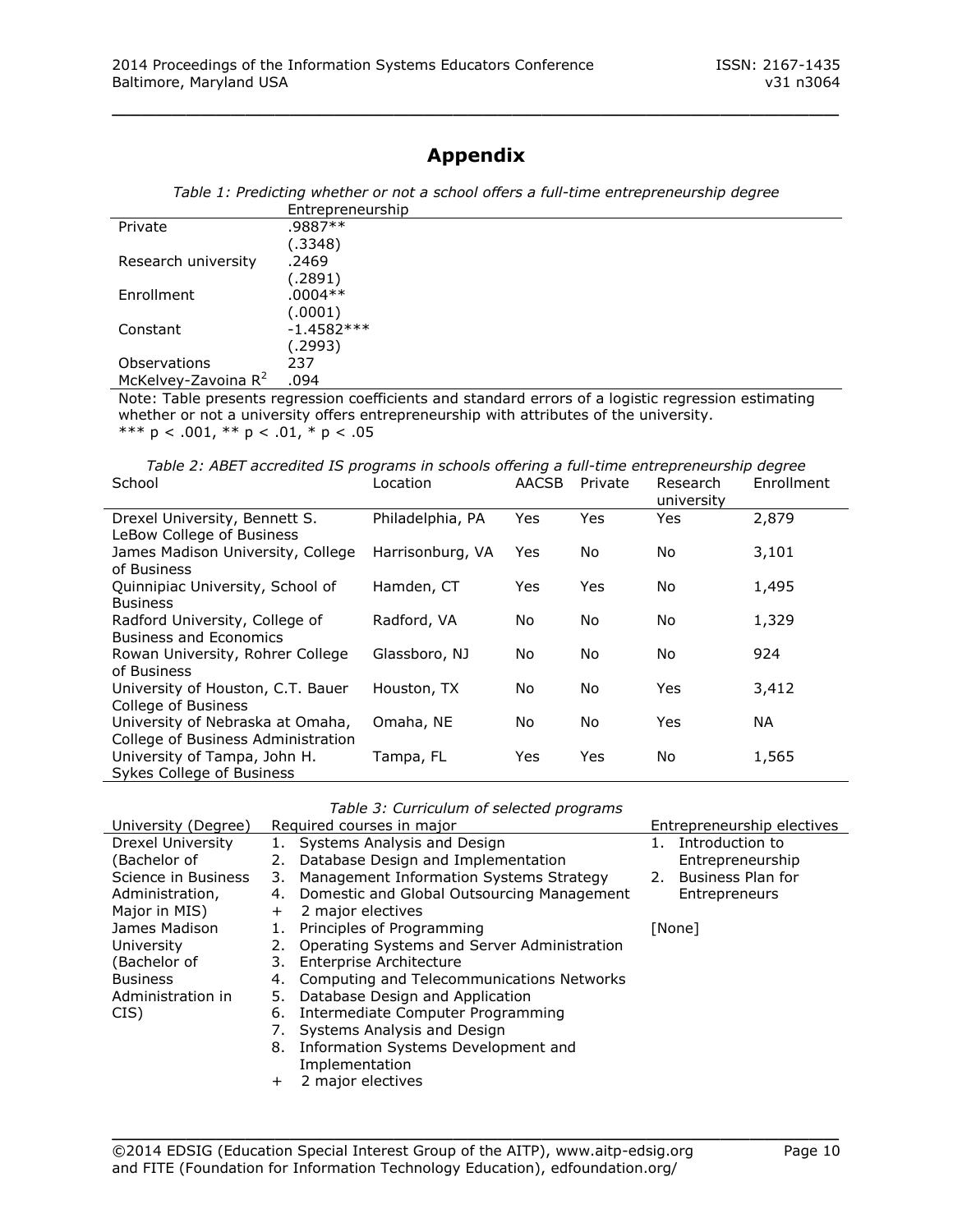| University (Degree)                                                                            | Required courses in major                                                                                                                                                                                                                                                                                                                                                                                                                                                                                                                                              | Entrepreneurship electives |
|------------------------------------------------------------------------------------------------|------------------------------------------------------------------------------------------------------------------------------------------------------------------------------------------------------------------------------------------------------------------------------------------------------------------------------------------------------------------------------------------------------------------------------------------------------------------------------------------------------------------------------------------------------------------------|----------------------------|
| Quinnipiac<br>University<br>(Bachelor of<br>Science in CIS)                                    | Systems Analysis & Design<br>1.<br>2.<br>Object-Oriented Analysis & Design<br>Object-Oriented Programming<br>3.<br>4. Enterprise Systems<br>5. Networking & Data Communications<br>6. Database Programming & Design<br>7. IT Project Management                                                                                                                                                                                                                                                                                                                        | [None]                     |
| Radford University<br>(Bachelor of<br>Science in<br><b>Information Science</b><br>and Systems) | <b>Information Systems Internship</b><br>8.<br>2 major electives<br>$\mathrm{+}$<br>Principles of Information Technology<br>1.<br>Principles of Computer Science I<br>2.<br>Principles of Computer Science II<br>3.<br>Web Programming I<br>4.<br>Introduction to Information Security<br>5.<br>6. Data Management and Analysis with<br>Spreadsheets<br>7. Database I                                                                                                                                                                                                  | [None]                     |
| Rowan University<br>(Bachelor of                                                               | 8. Software Engineering I<br>9. Decision Support Systems<br>10. Senior Seminar<br>11. Information Science and Systems Capstone<br>[No major elective]<br>1. Principles of Systems Design<br><b>Business Systems</b><br>2.                                                                                                                                                                                                                                                                                                                                              | [None]                     |
| Science in MIS)                                                                                | Design of Database Systems<br>3.<br>4. Advanced Database Management<br>5. Network Management<br>6. Business Web Applications<br>7. Project Management<br>Managing International Business<br>8.<br>9. E-Business: IS Perspective<br>10. Enterprise Computing II<br>11. MIS Capstone Experience<br>[No major elective]                                                                                                                                                                                                                                                   |                            |
| University of<br>Houston (Bachelor<br>of Business<br>Administration in<br>MIS)                 | 1. Systems Analysis and Design<br>2. IS Tools<br>3. Transaction Processing I<br>4. Database Management I<br>5. IT Project Management<br>6. MIS Management and Lab<br>2 major electives<br>$+$                                                                                                                                                                                                                                                                                                                                                                          | [None]                     |
| University of<br>Nebraska at Omaha<br>(Bachelor of<br>Science in MIS)                          | Introduction to Personal Computing<br>1.<br>Introduction to Computer Programming<br>2.<br>3.<br>Introduction to Computer Science II<br>4. Organizations, Applications, and Technology<br>5. Introduction to Applied Statistics for IS&T<br>6. IT Ethics<br>7. File Structures for Information Systems<br>8.<br>Managing the Data Base Environment<br>9. Business Data Communications<br>10. Managing in the Digital World<br>11. Intro to Project Management<br>12. Information Systems Analysis<br>13. Systems Design and Implementation<br>4 major electives<br>$^+$ | [None]                     |